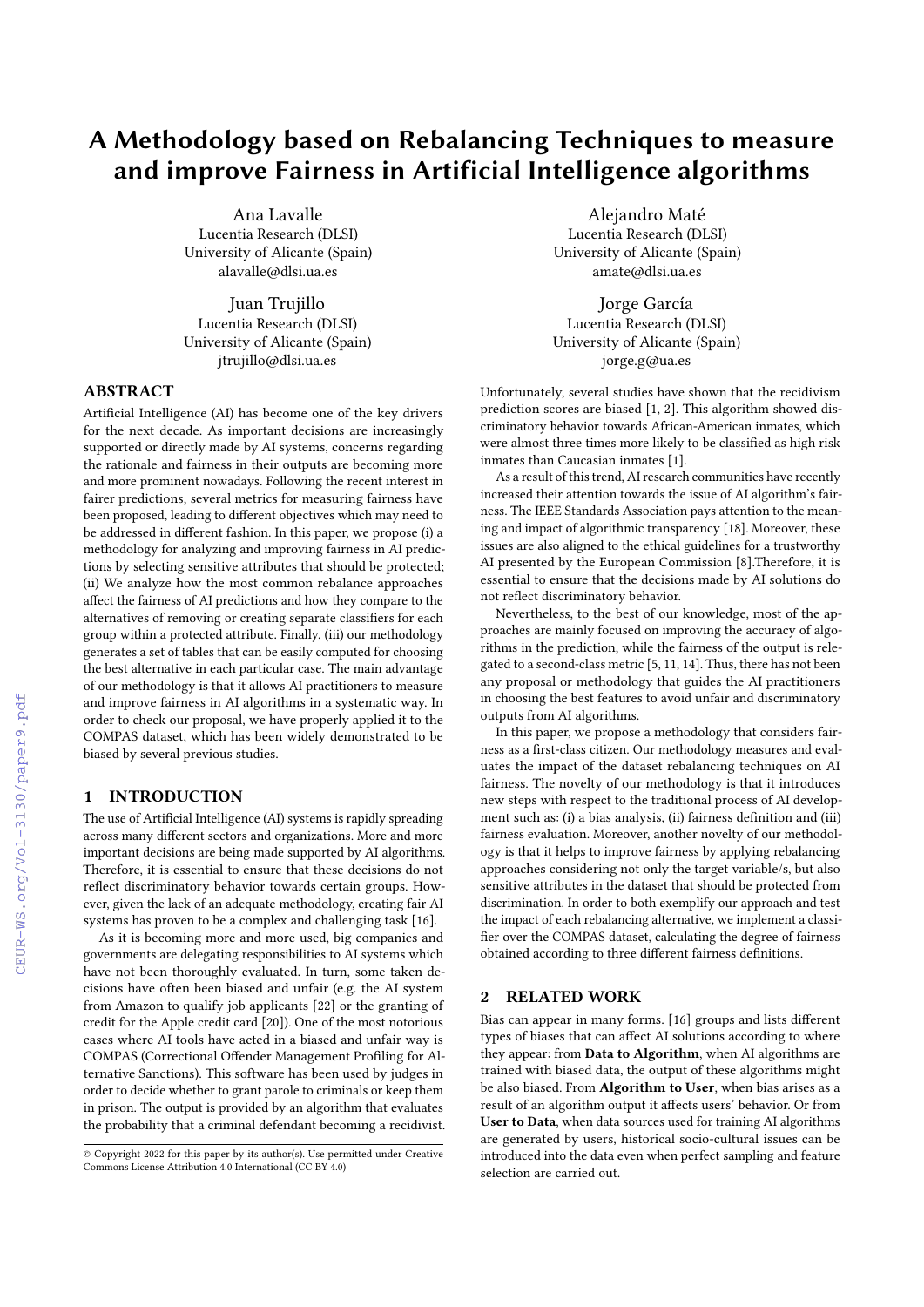To tackle these situations, researchers have proposed different techniques that can be grouped into the next perspectives. Data Perspective when class distribution is artificially rebalanced by sampling the data. This rebalancing can be done by: Oversampling [\[14\]](#page-4-0), creating more data in the minority classes. Undersampling [\[11\]](#page-4-1), eliminating data from the majority classes or other like SMOTE [\[5\]](#page-4-2), where minority classes are oversampled by interpolating between neighboring data points. However, these techniques must be used with tremendous care as they can lead to the loss of certain characteristics of the data. An alternative perspective is the Algorithmic Perspective, these solutions adjust the hyperparameters of the learning algorithms. Or, the Ensemble Approach that mixes aspects from both the data and algorithmic perspectives.

Most of these approaches mainly focus on improving the accuracy of algorithms in the prediction, while the fairness of the output is relegated to a second-class metric. As [\[21\]](#page-4-3) states, accuracy is no longer the only concern when developing models. Fairness must be taken into account as well in order to avoid more cases as those presented in the introduction.

Moreover, as [\[9\]](#page-4-4) argues, modifying data sources or restricting models in order to improve the fairness can harm the predictive accuracy. The fairness of predictions should be evaluated in the context of data. Unfairness induced by inadequate samples sizes or unmeasured predictive variables should be addressed through data collection, rather than by constraining the model [\[6\]](#page-4-5).

Thus, differently from the above-presented proposals, we propose a novel methodology that considers fairness as a first-class citizen from the very beginning of the AI process. We drive the whole process considering protected attributes during the rebalance step and leading the AI practitioner to a conscious decision on the trade-off (if necessary) between accuracy and fairness.

# 3 IMPROVING FAIRNESS IN ARTIFICIAL INTELLIGENCE

Tackling AI challenges requires awareness of the context where algorithms will be not only trained, but also, where they generate outputs. Biases and errors that go unnoticed lead into wrong or unfair decisions. Moreover, since training AI algorithms is a timeconsuming task (several days or weeks), developing them without a clear direction may result in considerable waste of resources.

For this reason, we propose the methodology shown in Fig. [1.](#page-2-0) By following this methodology, AI practitioners will be able to analyze and improve fairness in AI predictions.

The first step in our methodology (Fig. [1\)](#page-2-0) starts with the definition of the Target Variable by AI practitioners. Then, during the Bias Analysis step, the algorithm proposed in [\[15\]](#page-4-6) is executed in order to detect existing biases in the dataset. This algorithm output will provide an overview of how biased the attributes of the dataset are. Moreover, this information will help practitioners to select the Protected Attribute/s such as race, gender, or any other that requires special attention to ensure fair treatment. Whether protected attributes have been detected in the dataset, a Definition of Fairness will be launched in order to allow practitioners to measure whether the AI system is really being fair. Then, a Data Rebalancing (whether necesary) will be accomplished and AI practitioners will proceed to the Algorithm Training. Finally, we propose a set of tables and visualizations in order to interpret the Algorithm Results.

In the following, we will further describe all the steps of our methodology by applying it in a real case study.

## 3.1 Dataset Description

The dataset chosen in order to apply our methodology in a real case study has been the ProPublica COMPAS dataset available in [\[17\]](#page-4-7). This dataset includes information about criminal defendants who were evaluated with COMPAS scores in the Broward County Sheriff's Office in Florida, during 2013 and 2014.

For each accused (case), this dataset contain information related to their demographic information (race, gender, etc), criminal history and administrative information. Finally, the dataset also contains information about whether the accused was really a recidivists or not in the next 2 years. This dataset is highly imbalanced, the representation of the different races is heavily skewed. Then, we will apply our methodology step by step.

# **Target Variable Definition**

The first step of our proposed methodology is to define the target variable. In this case, the target variable is "v\_score\_text" which uses 3 attributes (Low, Middle, High) to classify the risk of recidivism. For the sake of simplicity, we will binarize the target variable by mapping the Low class to Non-Recividist, and the Middle and High classes to the Recividist class thereby facilitating following the analysis presented. Therefore the Target variable is defined as Risk of recidivism (0 Non-recividist, 1 Recividist).

#### 3.3 Bias Analysis

The second step is to perform a Bias Analysis. As previouslysummarized in Section 2, and according to [\[16\]](#page-4-8), the different data bias that can be used in our case study context are (i) Data to Algorithm, (ii) Algorithm to Use and (iii) User to Data. As in our particular case, we are analyzing how biased data sets affect AI algorithms, we will apply the Data to Algorithm bias.

In order to analyze how data bias affect the behavior of AI algorithms, firstly we apply our previously published algorithm [\[15\]](#page-4-6) that automatically detects and visualizes bias in data analytics.

This algorithm examines the dataset returning us as output a number between 0 and 10 that establishes the bias ratio of the attributes (being 0 equally distributed and 10 very biased). This number is visually represented in order to present an overview of the data bias for a better understanding and exploration.

In this case of study, the bias ratios were (Race: 9.95, Sex: 7.60 and Age category: 6.28), the most biased attribute was race and it was selected as a protected attribute. The main reason is that the race of the accused should never be a characteristic that influences the classification of risk of recidivism (the target variable). Therefore the Protected attribute is defined as Race.

Furthermore, a visualization (Fig. [2\)](#page-2-1) that groups the predicted target variable (risk of recidivism) by the attributes selected as protected (race) is created. As cleary observed, there is a high risk in accused of African-American race than in the rest of races.

Once the dataset has been analyzed and the bias has been located, AI practitioners will have more detailed knowledge in order to detect the types of bias that might arise. Among the types of bias which can appear, those relevant for our methodology are categorized in Data to Algorithm bias as described by [\[16\]](#page-4-8):

- Measurement Bias: Arises when we choose and measure features of interest. If a group is monitored more frequently, more errors will be observed in that group.
- Omitted Variable Bias: When important variables are left out of the model.
- Representation Bias: Arises in the data collection process when data does not represent the real population.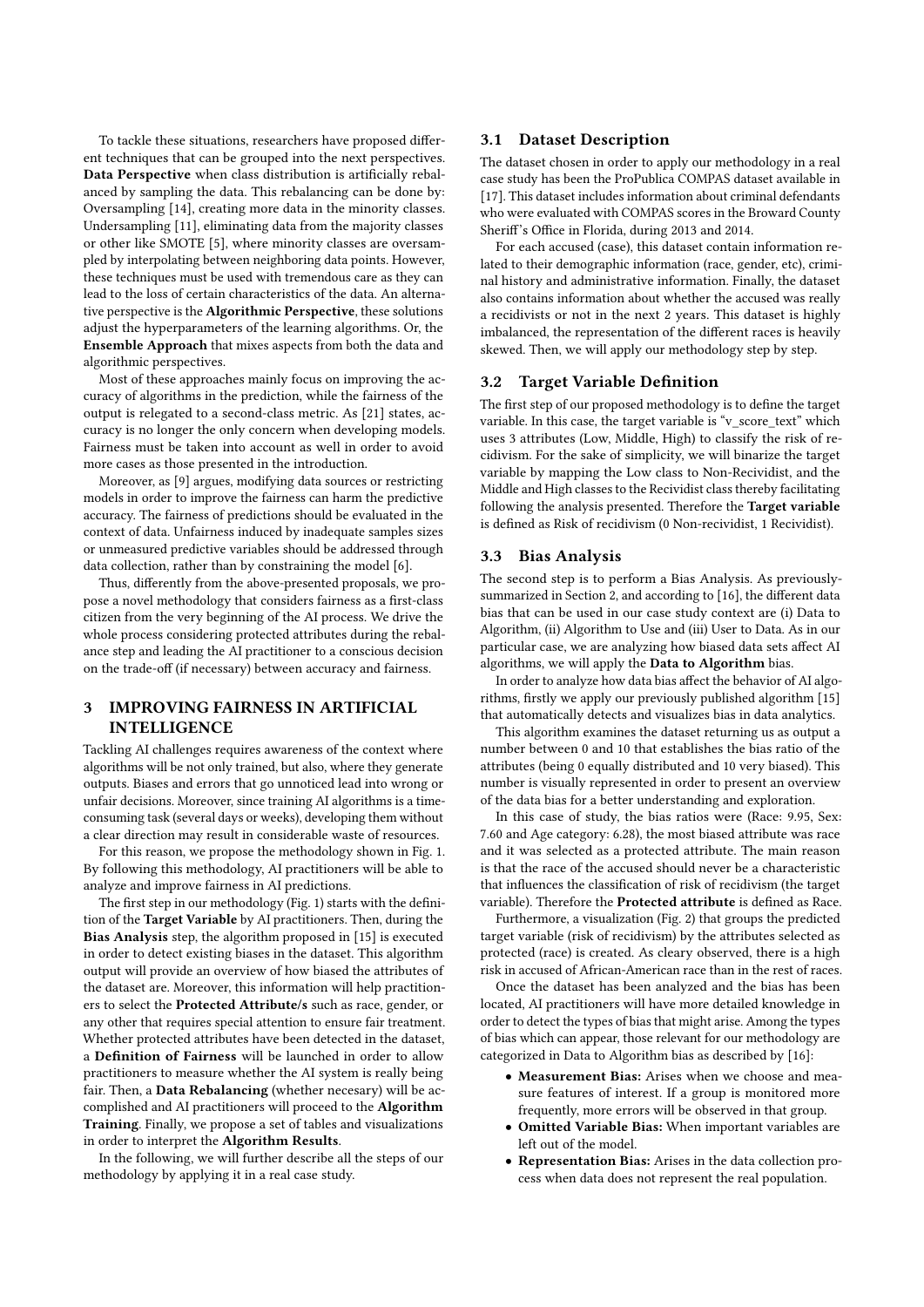<span id="page-2-0"></span>

Figure 1: Methodology to mitigate bias in AI algorithms

- Aggregation Bias: When false conclusions are drawn about individuals from observing the entire population. Data from several groups (i.e. cities, races, age groups, etc.) can be correlated differently across classes. However, if an aggregation is performed, the general correlation of the aggregated data could be completely different from the earlier correlations.
- Sampling Bias: Trends estimated for one population may not generalize to data collected from a new population.
- Longitudinal Data Fallacy: When temporal data is modeled using a cross-sectional analysis, which combines multiple groups at a single point in time.
- Linking Bias: When network attributes obtained from user connections, activities, or interactions differ and misrepresent the true behavior of the users.

In this specific case study, the bias analysis leads to consider as potential biases both Measurement Bias, some individuals tend to live in zones with high criminal activity, hence a higher level of surveillance by the police is needed and it could derive into a feedback loop. And Representation Bias since data presents a significantly different distribution compared to the demographic distribution of Florida state [\[3\]](#page-4-9) (where the data was collected).

#### <span id="page-2-2"></span>3.4 Fairness Definition

The presence of bias can eventually derive into unfair results, especially when the bias is present in protected attributes. Thus, analyzing which biases might be present in the current problem is essential to determine which fairness metrics are more important.

<span id="page-2-1"></span>

Figure 2: Risk of recidivism score by race

In our case study, the race attribute was considerably biased. As this is a protected attribute, it is important to define one or more metrics that quantify the fairness of the results.

As [\[19\]](#page-4-10) argues, in general terms, fairness can be defined as the absence of any prejudice or favoritism towards an individual or a group. However, although fairness is a quality highly desired by society, it can be surprisingly difficult to achieve in practice [\[16\]](#page-4-8).

Therefore, with the aim of defining, limiting and being able to measure whether fairness is being achieved, our proposed method makes AI practitioners reflect on the type of justice that they want to achieve. Among the types of justice we can find:

- Individual Fairness: Give similar predictions to similar individuals [\[10\]](#page-4-11), i.e. points that are closer to each other in the feature space should have similar predictions.
- Group Fairness: Treat different groups equally [\[10\]](#page-4-11).
- Subgroup Fairness: Try to obtain the best properties of the group and individual notions of fairness. It picks a statistical fairness constraint (like equalizing false positive rates across protected groups) and asks whether this constraint holds over a large collection of subgroups [\[13\]](#page-4-12).

In this case of study, "Group Fairness" has been selected, since the race attribute has been selected as protected and fairness is sought between the different groups of races. Specifically, the following definitions of "Group Fairness" have been followed:

- Equalized Odds: Groups within protected attributes must have the same ratio of true and false positives [\[12\]](#page-4-13). As equality of odds can be really difficult to achieve, it can be decomposed into two more relaxed versions:
- Equal Opportunity: Groups within protected attributes must have equal true positive rates [\[12\]](#page-4-13).
- Predictive Equality: False positive rates must be equal across all groups of the protected attribute [\[4\]](#page-4-14).

Depending on the problem, one definition could be more important than the other. For example, in building a model to predict if a subject is eligible for a grant, it is relevant for the rate of true positives of both sexes to be equal, i.e. equal opportunity should be achieved. On the other side, a risk assessing model should focus on having the same false positive rates across protected groups, as missclassifying an individual as high risk can be really harmful, hence the importance to prioritize predictive equality.

#### 3.5 Data Rebalancing

By choosing and studying which fairness metrics are more suitable for the current problem, AI practitioners are now able to focus on applying several techniques and evaluate its impact based on these fairness definitions.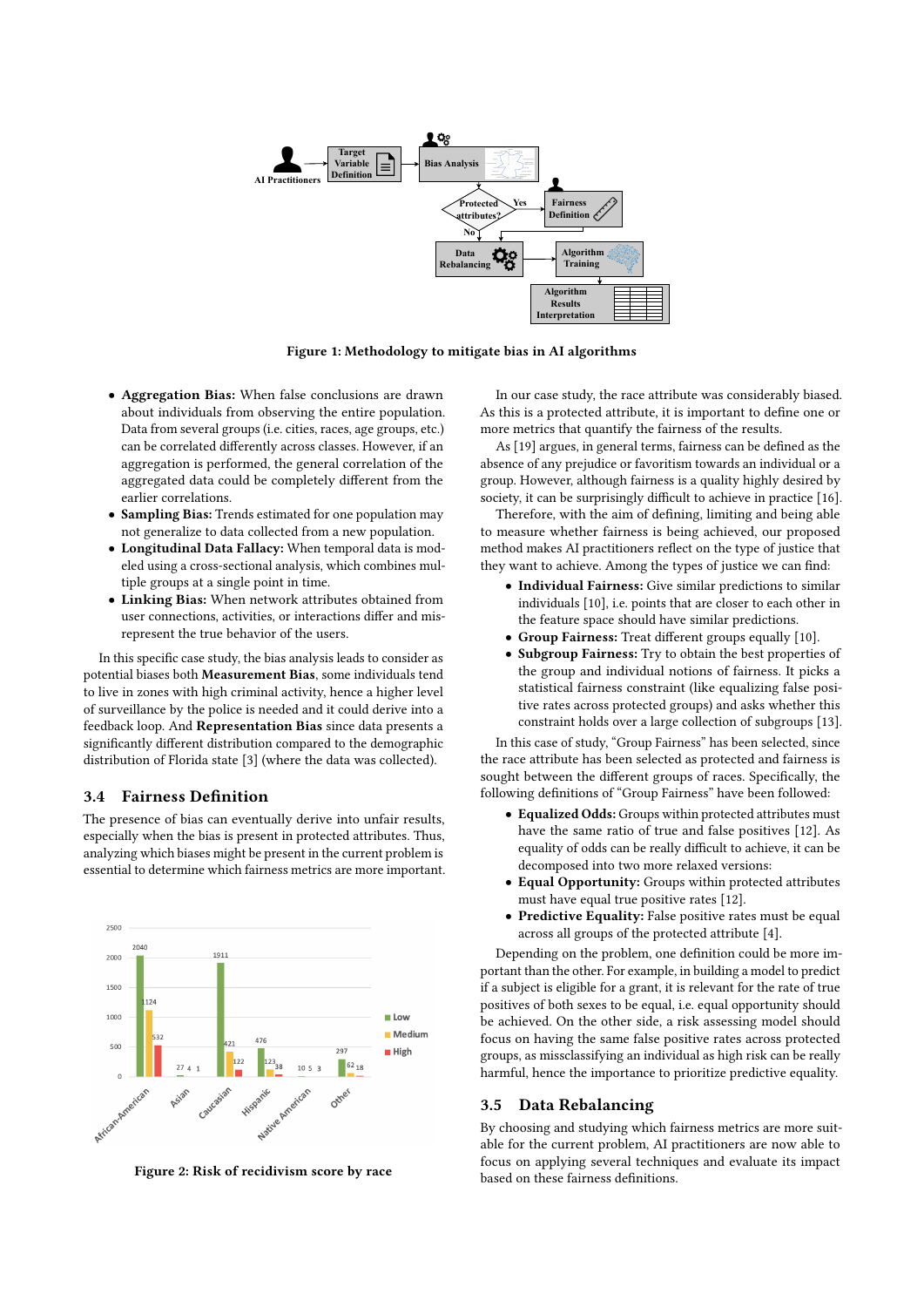In this case, different data rebalancing techniques will be used to modify the dataset distribution in terms of race and recidivism rate, in order to assess its impact in terms of fairness.

Usually, data rebalancing techniques are used in problems of imbalanced classification, where the target variable to be predicted has a majority and a minority class.

In this case study, the dataset could be rebalanced to be composed of 50% non-recidivists and 50% recidivists, which is the target variable. However, this approach does not take into account the different groups where fairness has to be assessed and preserved. Therefore, as an alternative view on the problem, we propose to treat the bias and unfairness in the protected attributes as a rebalancing problem. In this sense, we extend the rebalancing methods to consider the protected attribute in addition to their associated target variable, thus allowing to control the proportion of each group in the sample.

In other words, by extending the rebalancing techniques, the dataset of this case study can be modified as follows: 25% African-American non-recidivists, 25% African-American recidivists, 25% Caucasian non-recidivists and 25% Caucasian recidivists.

As there are several techniques for rebalancing, in this case study we will focus on three different data rebalancing techniques: Undersampling [\[11\]](#page-4-1), Oversampling [\[14\]](#page-4-0), and SMOTE [\[5\]](#page-4-2).

# 3.6 Algorithm Training

In this case, the XGBoost [\[7\]](#page-4-15) classifier has been used with the default hyperparameters. In order to complement the experiments related to rebalancing using the previous techniques, three extra experiments have been carried out to provide further insights:

- Baseline: It is important to evaluate the model obtained without applying any rebalancing so that it acts as a baseline model in order to compare the results.
- Split by race: Two separate classifiers will be trained, one for each of the race studied.
- Remove race attribute: Same experiment as baseline, but omitting the race attribute.

Regarding the accomplished experiments, the whole training process can be described as follows: (1) Split the dataset into a training and test sets, (2) Rebalance the dataset by using the forementioned techniques (depending on the experiment, either the training set or both sets are rebalanced), (3) Train the classifier to predict the risk of recividism given variables such as sex, age, race and prior criminal history of the subject, and (4) Once the classifier is trained, it is evaluated on the test set by computing the metrics above-mentioned.

In total, nine experiments will be performed: the baseline, training one separate model for each race, completely omitting the race variable, and six related to rebalancing either the training set or both the training and test set, with each of the rebalancing techniques presented: undersampling, oversampling and SMOTE. The code of the experiments is publicly available in [https://gitlab.](https://gitlab.com/lucentia/DOLAP2022) [com/lucentia/DOLAP2022.](https://gitlab.com/lucentia/DOLAP2022)

# 3.7 Algorithm Results Interpretation

Finally, in order to compare the output of the XGBoost classifier algorithm and to be able to measure if it has been fair, we have created Table [1](#page-4-16) and Table [2.](#page-4-17) It should be noted that this tables can be easily replicated in any Artificial Intelligence challenge.

First, Table [1](#page-4-16) represents the True Positive Rates (TPR) and False Positive Rates (FPR) for Caucasian and African-American groups. In this specific case, False Positive Rates (FPR) were the

most sensitive classification, since classifying non-recidivists as a high risk of recidivism can bring them negative consequences.

As we can see in Table [1,](#page-4-16) the techniques that achieve the best FPR for the Caucasian race are Original Train - Original Test and Remove race attribute with a 0.172 rate. Meanwhile, Remove race attribute obtains the best FPR for African-American race with a 0.347 rate. It is remarkable how the Caucasian race obtains the best results when the data is original, while the African-American race obtains the best results when the race attribute is removed.

However, even though using these techniques we get better False Positive rates, the difference between getting a 17,2% of Caucasian defendants wrongly accused as a recidivists and that the 34,7% of African-American defendants were wrongly accused as a recidivists would still be considered highly unfair.

Additionally, our methodology generates Table [2](#page-4-17) that calculates and compares the fairness definitions chosen in Section [3.4.](#page-2-2) Using Table [2](#page-4-17) is possible to know, depending on the type of fairness pursued, which technique will bring better results. We have marked the best (green) and worst (red) techniques for each definition of fairness and for the overall accuracy. We should clarify that a lower fairness number represents that there is less difference between the protected groups, i.e. it is more fair. However, the accuracy is better when its value is higher, since it means that there have been fewer errors in the classification.

As we can observe, the technique that gets the best score in terms of Equal Opportunity, Equalized Odds and Accuracy is to remove the protected attribute, in this case the attribute race. However, other highly used techniques as SMOTE gets the worst results in terms of Equal Opportunity and Equalized Odds.

# 4 CONCLUSIONS AND FUTURE WORK

The use of Artificial Intelligence (AI) systems is rapidly spreading across different sectors and organizations. More and more important decisions are being made supported by AI systems which have not been thoroughly evaluated. It is essential to ensure that these decisions do not reflect discriminatory behavior towards certain groups. Nevertheless, most of the approaches mainly focus on improving the prediction accuracy of algorithms without considering fairness in their development.

Thus, in this paper we have presented a methodology that allows AI practitioners to measure and improve fairness in AI algorithms in a systematic way. Our novel methodology considers fairness as a first-class citizen and introduces new steps with respect to the traditional process of AI development such as: (i) a bias analysis, (ii) fairness definition and (iii) fairness evaluation. We have also analyzed how the most common data rebalancing approaches affect the fairness of AI predictions taking into account both (i) the target variable and (ii) the protected attributes. Furthermore, our methodology generates a set of tables for choosing the best rebalancing alternative for each particular definition of fairness. Both our methodology as well as the interpretation of the algorithms results (tables and visualizations) can be easily replicated in any AI algorithm.

In order to both exemplify our approach and test the impact of each rebalancing alternative, we have applied it in a real case of study. We have implemented a classifier over the COMPAS dataset, calculating the degree of fairness obtained according to three different fairness definitions.

Given the obtained results, we consider that by following our proposed methodology we can avoid falling into the usual pitfalls that lead to controversial outputs when the input datasets include